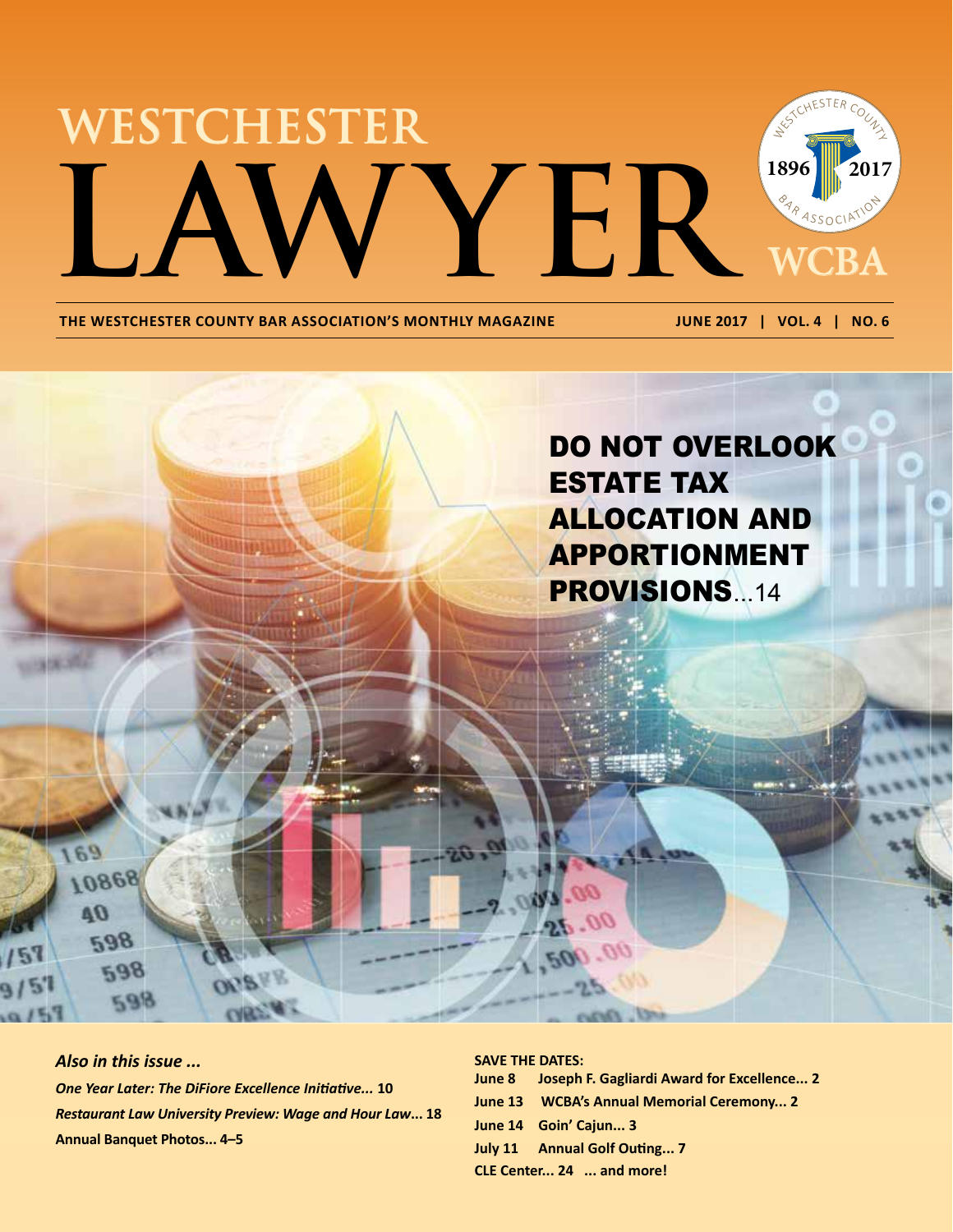

# DO NOT OVERLOOK ESTATE TAX ALLOCATION AND APPORTIONMENT

**By David Bruckman, Esq., MS Tax, CLU**

T IS IMPORTANT that estate planners<br>take a comprehensive and holistic<br>approach. This will enable the client<br>to understand who will inherit his or t is important that estate planners take a comprehensive and holistic approach. This will enable the client her assets, and how such assets will pass. The attorney or planner, especially for complicated or taxable estates, should create a chart mapping which asset will pass to whom, when and how, what the taxes will be, who will pay such taxes, and with what money.

Consideration must be given to the client's intent, the titling of assets, any powers of appointment, and assets passing by operation-of-law. Then, it is imperative to craft a plan so that the cash will be available to enable the

responsible party to pay the tax. The planner should pay careful attention to estate tax allocation provisions, which can be a vital component of the estate plan and necessary to ensuring a client's testamentary desires are fulfilled.

Some attorneys and planners do not spend adequate time and energy on the estate tax apportionment clause, which dictates who is responsible to pay the estate and other transfer taxes. Additionally, planners may fail to look at the "big picture" and consider all of the client's assets, including those passing outside the will by socalled "operation-of-law," such as life insurance, retirement accounts and jointly-owned assets. This can result in an estate tax allocation clause being poorly drafted, incorporating inapplicable or antiquated boilerplate language, or ignored altogether. Any of these mistakes or oversights can lead to delays, confusion, litigation, otherwise avoidable taxes, and/or unintended consequences. Some examples of which are discussed herein.

In the absence of an apportionment or allocation clause, the governing state's law will generally determine who will pay the taxes. Taxes due upon death, or as a result thereof, include federal income tax; state estate, inheritance, and income taxes; and federal estate and generation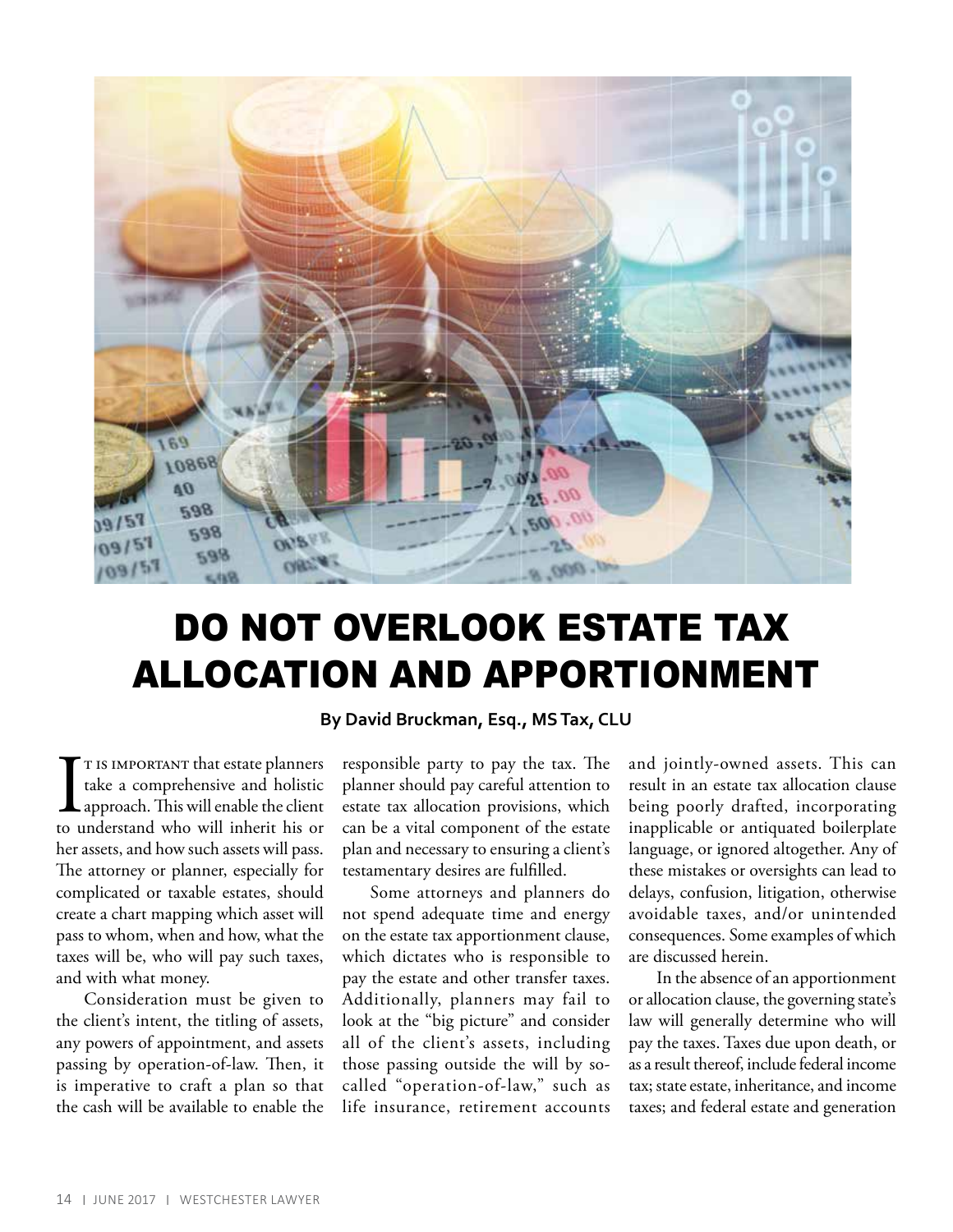skipping transfer ("GST") taxes. There are typically three places where the money comes from to pay the applicable tax. One option is that the taxes are paid from the decedent's residuary estate, before making distributions to the beneficiaries of the residue. Another option, which is generally perceived to be more equitable (and which is the statutory default option in the State of New York, see E.P.T.L.§ 2-1.8), is that the estate taxes are paid by the person who receives the asset that resulted in the tax. The third option is to create a pool of available funds owned outside the estate, such as trust-owned life insurance insuring the life of the decedent.

# **A well-contemplated estate tax apportionment clause should contain or address the following:**

- 1. Set forth if state and federal apportionment statutes apply, or will they be overridden;
- 2. Specify the taxes to which the clause applies, including federal estate tax, state estate, succession and inheritance taxes, and the GST taxes;
- 3. Instructions regarding the fund or funds from which the above taxes are to be paid;
- 4. Directions as to apportionment of non-probate (assets that pass by operation- of- law) assets; and
- 5. Instructions as to the specific allocation of the GST tax exemption.

### **Examples of Poor Planning**

**1. Here is a fairly simple example of how things can go wrong.** Assume a father has three children; a daughter and two sons, A and B. He wants to benefit all his children equally. Further assume that the father's three primary assets are a family business that the father wants to leave for his daughter, an IRA, and a stock portfolio. Each asset is worth \$6,000,000, so the estate will be subject to the federal estate tax (assume a 50% rate of tax for federal and state estate taxes). The IRA lists sons A and B as the beneficiaries. Also assume the children get along well with their father, but not so well with each other.

Upon the father's death, the stock portfolio will pass through probate under the father's will. The father's shares in his business will transfer, upon the father's death, to his daughter pursuant to a shareholders' agreement. Further assume that the father has no remaining unified credit from estate tax. His will, drafted by his matrimonial attorney, has a boilerplate provision that all estate taxes are to be paid from the residuary estate, and that the net probate estate should be divided equally between sons A and B, who happen to be the executors.

The good news is that the will named only the sons as beneficiaries rather than all three children, as that would have unevenly benefited the daughter. The bad news is twofold. The biggest problem is the result of the IRA and the business passing outside the will. Assume the estate taxes attributable to these assets are \$6,000,000. The burden of paying the estate taxes on the entire estate, which total \$9,000,000, is the responsibility of the residuary estate.

Thus, the sons are saddled paying the \$3,000,000 of estate taxes attributable to the family business, which the daughter inherits. In other words, the daughter receives \$6,000,000 free and clear, whereas the sons will have to apply the entire \$6,000,000 of the stock portfolio to partially satisfy the \$9,000,000 estate tax bill. They may need to liquidate the IRA to come up with the remaining \$3,000,000, which happens to be what is left of the IRA after the sons pay income taxes on the distributions. This means the sons are left with nothing- hardly the result the father intended, which was that each child benefit equally, \$3,000,000 each. This is an extreme example, but illustrates the point.

**2. Sometimes, having the tax follow the asset can backfire.** Assume a grandmother, as part of her estate and wealth transfer plan, designated a socalled "IRA Trust" the beneficiary of her Roth IRA. Further assume that the Roth IRA has investments of \$2,000,000, that she is not taking any distributions (as none are required during her life), that the rest of her estate is going to her children, that her estate will be subject to federal estate tax, that she has substantially all of her estate tax and GST tax exemptions remaining, and that her grandchild is the beneficiary of the IRA Trust. The purpose of leaving the Roth IRA to her grandchild is for a maximum "stretch" after she dies. This means that the IRA Trust can base its required minimum distributions over the grandchild's life, but the trust can provide ongoing oversight and asset protection. The Roth IRA will pass outside the grandmother's will, but is subject to estate tax and, because the money is going to a grandchild, the GST tax. If the will lacks an apportionment provision, the IRA Trust will have to pay the estate taxes. Assume that when

(continued on page 16)